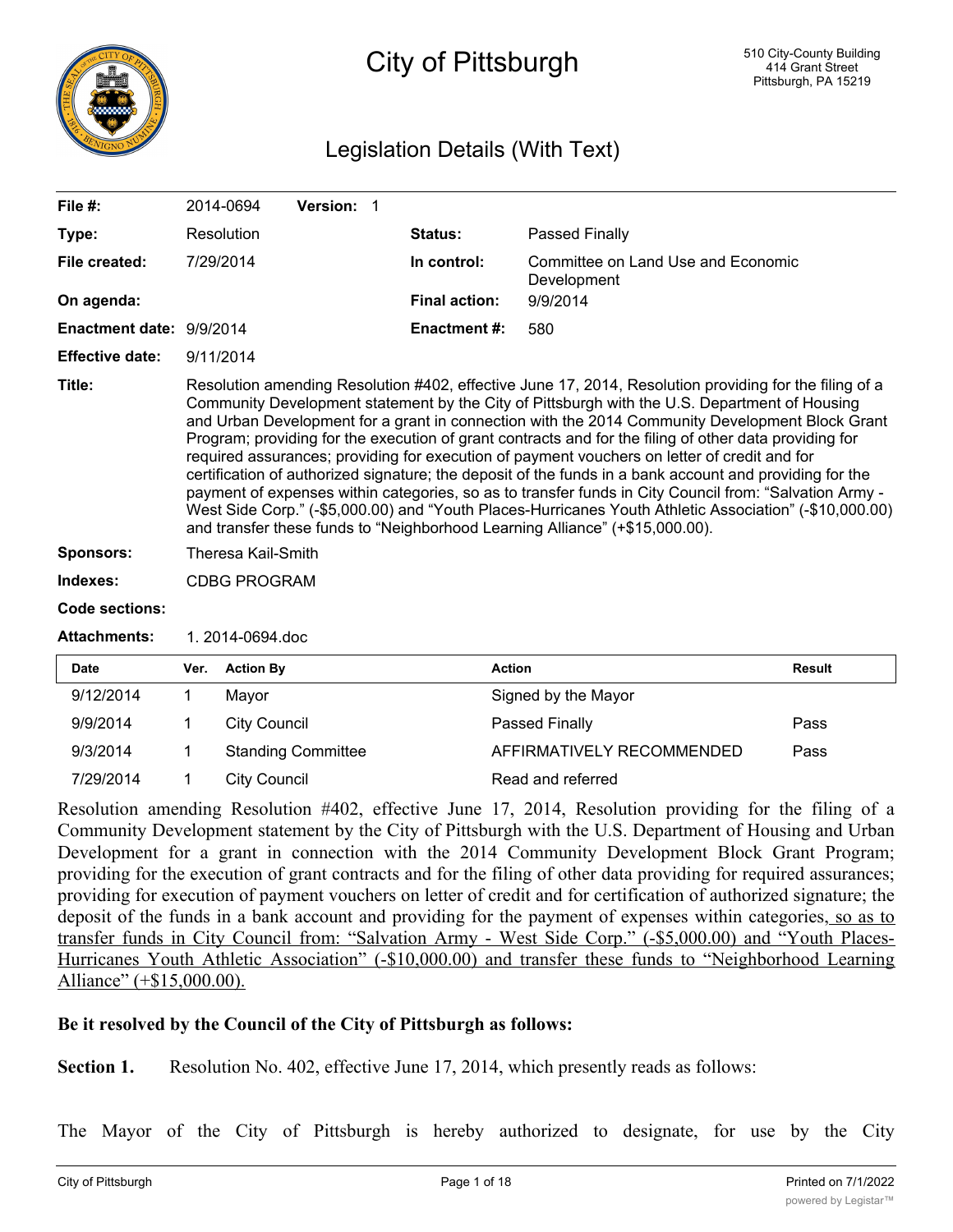#### **File #:** 2014-0694, **Version:** 1

Controller, the following program categories for the 2014 Community Development Block Grant Program.

| 13,005,764.00                                 |
|-----------------------------------------------|
| 3,200,000.00                                  |
| 3,490,764.00                                  |
| 300,000.00                                    |
| 950,000.00                                    |
| Equal Opportunity Review Commission 30,000.00 |
| 1,300,000.00                                  |
| 540,000.00                                    |
| 35,000.00                                     |
| 2,220,000.00                                  |
| 940,000.00                                    |
|                                               |

Is hereby amended to read as follows:

# **SEE ATTACHMENT**

| <b>City Council</b>                                                                                     | 940,000.00 | 940,000.00 |
|---------------------------------------------------------------------------------------------------------|------------|------------|
| Angels Place<br>0123096140.58101.00                                                                     | 5,000.00   | 5,000.00   |
| Arts for Autism Foundation of Pittsburgh/Joey 2,500.00<br>Travolta Film Workshop<br>0130050140.58101.00 |            | 2,500.00   |
| <b>Beechview Manor</b><br>0123239140.58101.00                                                           | 5,000.00   | 5,000.00   |
| Beltzhoover Neighborhood Council<br>0121120140.58101.00                                                 | 2,500.00   | 2,500.00   |
| Big Brothers Big Sisters<br>0121313140.58101.00                                                         | 5,500.00   | 5,500.00   |
| <b>Bloomfield Development Corporation</b><br>0123316140.58101.00                                        | 10,000.00  | 10,000.00  |
| Bloomfield-Garfield Corporation                                                                         | 5,000.00   | 5,000.00   |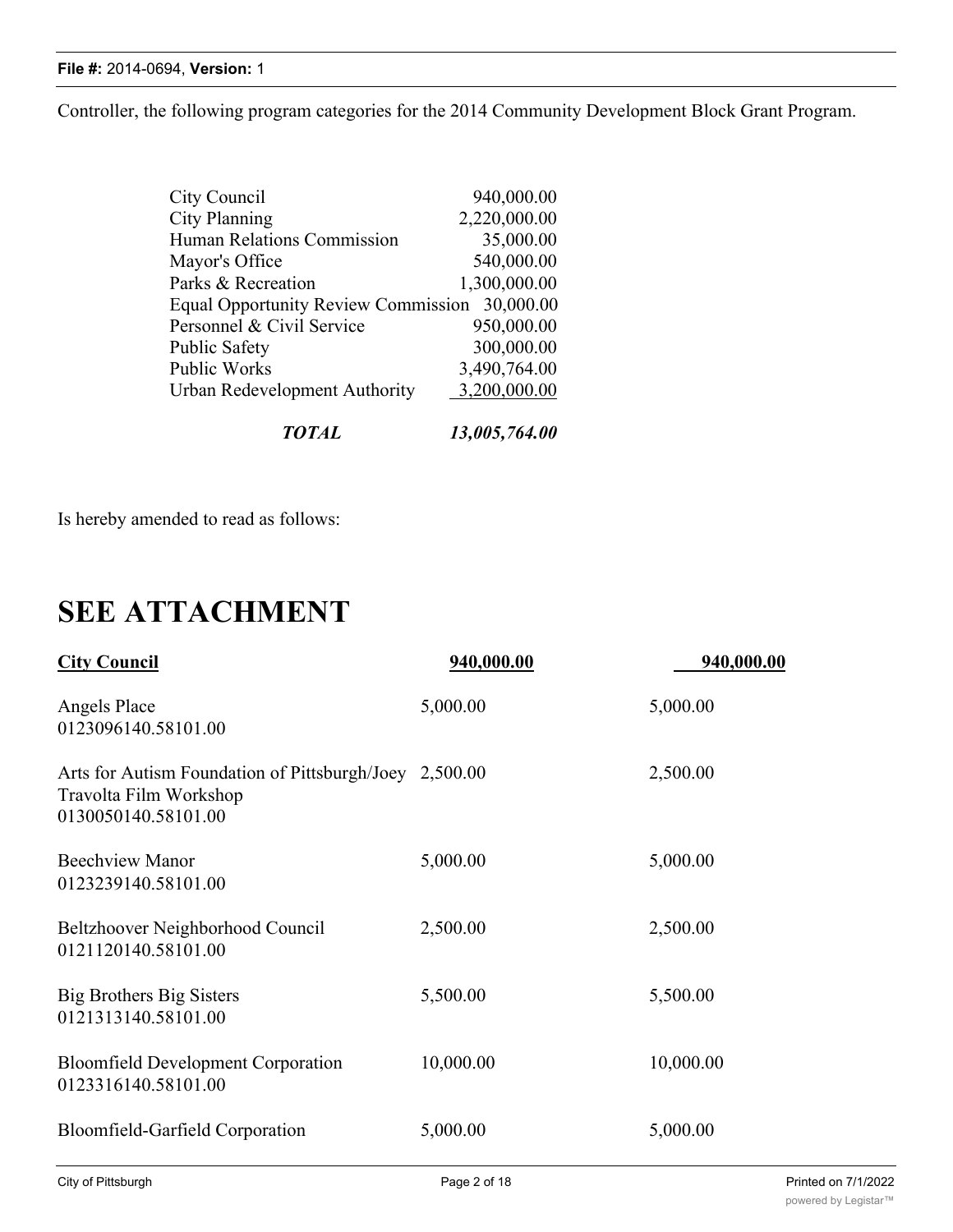| File #: 2014-0694, Version: 1                                                          |           |           |  |
|----------------------------------------------------------------------------------------|-----------|-----------|--|
| 0121132140.58101.00                                                                    |           |           |  |
| <b>Brashear Association</b><br>0129755140.58101.00                                     | 6,750.00  | 6,750.00  |  |
| Brashear Association (for Arlington Food Bank)2,500.00<br>0130060140.58101.00          |           | 2,500.00  |  |
| Brighton Heights Senior Center<br>0130043140.58101.00                                  | 2,500.00  | 2,500.00  |  |
| <b>Brookline Christian Food Pantry</b><br>0123130140.58101.00                          | 2,500.00  | 2,500.00  |  |
| Carnegie Library-Woods Run Branch<br>0123066140.58101.00                               | 2,500.00  | 2,500.00  |  |
| <b>Carrick Community Council</b><br>0123317140.58101.00                                | 15,000.00 | 15,000.00 |  |
| Catholic Youth Assoc. of Pgh. Inc.<br>0121323140.58101.00                              | 5,000.00  | 5,000.00  |  |
| <b>Center for Victims</b><br>0128990140.58101.00                                       | 7,500.00  | 7,500.00  |  |
| Center for Victims/Pittsburgh Mediation<br>0129972140.58101.00                         | 7,500.00  | 7,500.00  |  |
| <b>Center that CARES</b><br>0123010140.58101.00                                        | 7,500.00  | 7,500.00  |  |
| <b>Central Baptist Church</b><br>0123145140.58101.00                                   | 7,500.00  | 7,500.00  |  |
| Children's Home of Pittsburgh & Lemieux<br><b>Family Center</b><br>0167319140.58101.00 | 7,500.00  | 7,500.00  |  |
| Children's Museum of Pittsburgh<br>0123101140.58101.00                                 | 1,000.00  | 1,000.00  |  |
| <b>Community Human Services</b><br>0123179140.58101.00                                 | 5,500.00  | 5,500.00  |  |
| DePaul School<br>0130061140.58101.00                                                   | 2,500.00  | 2,500.00  |  |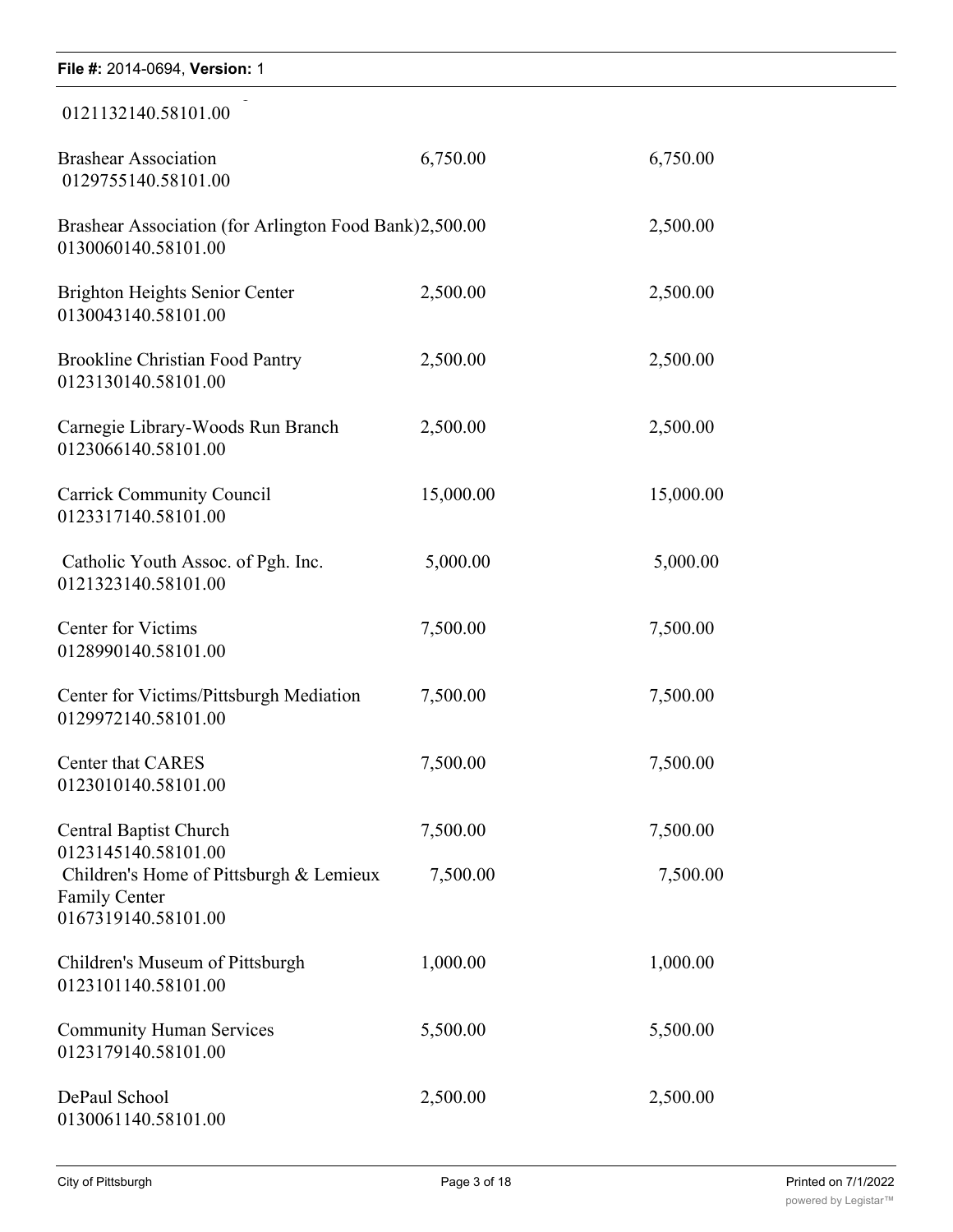| File #: 2014-0694, Version: 1                                                  |            |            |
|--------------------------------------------------------------------------------|------------|------------|
| East Allegheny Community Council<br>0121330140.58101.00                        | 5,000.00   | 5,000.00   |
| <b>East End Cooperative Ministry</b><br>0129761140.58101.00                    | 5,000.00   | 5,000.00   |
| Eastside Neighborhood Employment Center<br>0121156140.58101.00                 | 2,500.00   | 2,500.00   |
| Elizabeth Seton Center<br>0121365140.58101.00                                  | 5,000.00   | 5,000.00   |
| <b>Elliott West End Athletic Association</b><br>0129763140.58101.00            | 7,000.00   | 7,000.00   |
| <b>Emmaus Community</b><br>0123304140.58101.00                                 | 5,500.00   | 5,500.00   |
| <b>Fineview Citizens Council</b><br>0121401140.58101.00                        | 3,000.00   | 3,000.00   |
| <b>Greater Pittsburgh Community Food Bank</b><br>0167146140.58101.00           | 122,500.00 | 122,500.00 |
| Greater Pittsburgh Literacy Council<br>0130064140.58101.00                     | 2,500.00   | 2,500.00   |
| Hazelwood Initiative<br>0129131140.58101.00                                    | 10,500.00  | 10,500.00  |
| Hill District Consensus Group<br>0129849140.58101.00                           | 2,500.00   | 2,500.00   |
| <b>Hilltop Alliance</b><br>0130032140.58101.00                                 | 7,000.00   | 7,000.00   |
| Hilltop Alliance (for Allentown CDC)<br>0130065140.58101.00                    | 3,000.00   | 3,000.00   |
| Hilltop Alliance (for Beltzhoover Civic<br>Association)<br>0130066140.58101.00 | 2,500.00   | 2,500.00   |
| Jewish Association on Aging<br>0123191140.58101.00                             | 7,500.00   | 7,500.00   |
| Jewish Community Center<br>0121362140.58101.00                                 | 5,000.00   | 5,000.00   |

department of the particle of the particle of the particle of the particle of the particle of the particle of<br>Department of the particle of the particle of the particle of the particle of the particle of the particle of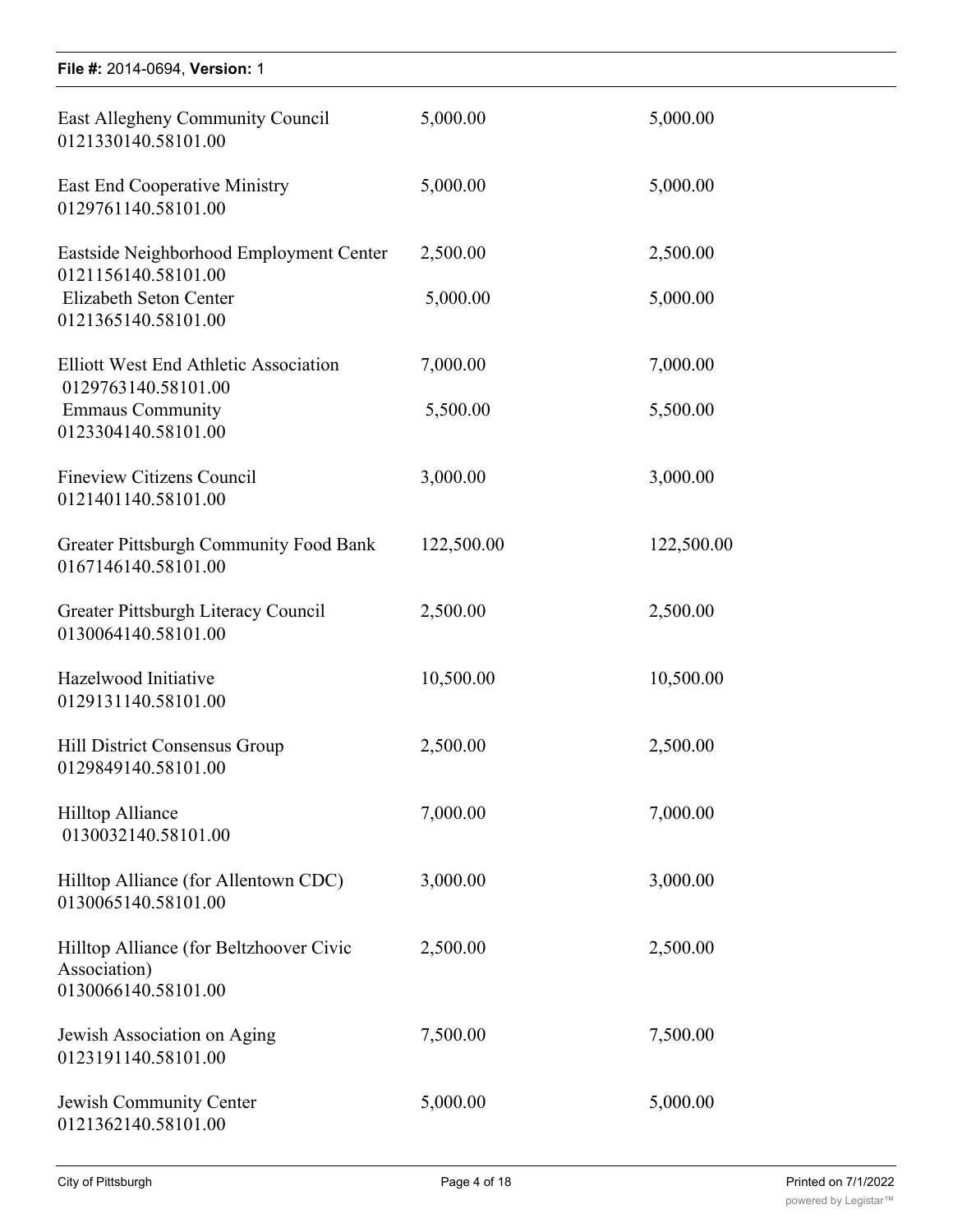### **File #:** 2014-0694, Version: 1  $0.116 + 2014 - 0094, \text{V}$

| Jewish Family and Children's Service - Refugee 7,000.00<br>Services                               |           |              | 7,000.00         |
|---------------------------------------------------------------------------------------------------|-----------|--------------|------------------|
| 0130025140.58101.00<br>Jewish Family and Children's Service - Career<br>Development               | 10,000.00 |              | 10,000.00        |
| 0129757140.58101.00<br>Jewish Family and Children's Service-Food<br>Pantry<br>0129954140.58101.00 | 15,000.00 |              | 15,000.00        |
| Lawrenceville Corporation                                                                         | 10,000.00 |              | 10,000.00        |
| 0123332140.58101.00<br>Lawrenceville United<br>0129855140.58101.00                                | 10,000.00 |              | 10,000.00        |
| Lincoln Place Presbyterian Church<br>0123377140.58101.00                                          | 2,500.00  |              | 2,500.00         |
| Lutheran Services Society - Tri-Valley Meals on 2,000.00<br>Wheels<br>0129990140.58101.00         |           |              | 2,000.00         |
| Lutheran Services Society/Brighton Heights<br>Meals on Wheels                                     | 1,500.00  |              | 1,500.00         |
| 0129117140.58101.00<br>Lynn Williams Apartments<br>0123032140.58101.00                            | 2,500.00  |              | 2,500.00         |
| Macedonia Family and Community Enrichment 10,000.00<br>Center (FACE)<br>0129118140.58101.00       |           |              | 10,000.00        |
| Minority & Women Education Labor Agency<br>(MWELA)<br>0167350140.58101.00                         | 20,000.00 |              | 20,000.00        |
| Mt. Washington CDC<br>0129780140.58101.00                                                         | 4,750.00  |              | 4,750.00         |
| Neighborhood Learning Alliance (formerly<br>Wireless Neighborhoods)<br>0130007140.58101.00        | 14,000.00 | $+15,000.00$ | <u>29,000.00</u> |
| Northside Youth Athletic Association<br>0130035140.58101.00                                       | 7,500.00  |              | 7,500.00         |
| Northside Community Development<br>Fund /Northside Chronicle                                      | 2,500.00  |              | 2,500.00         |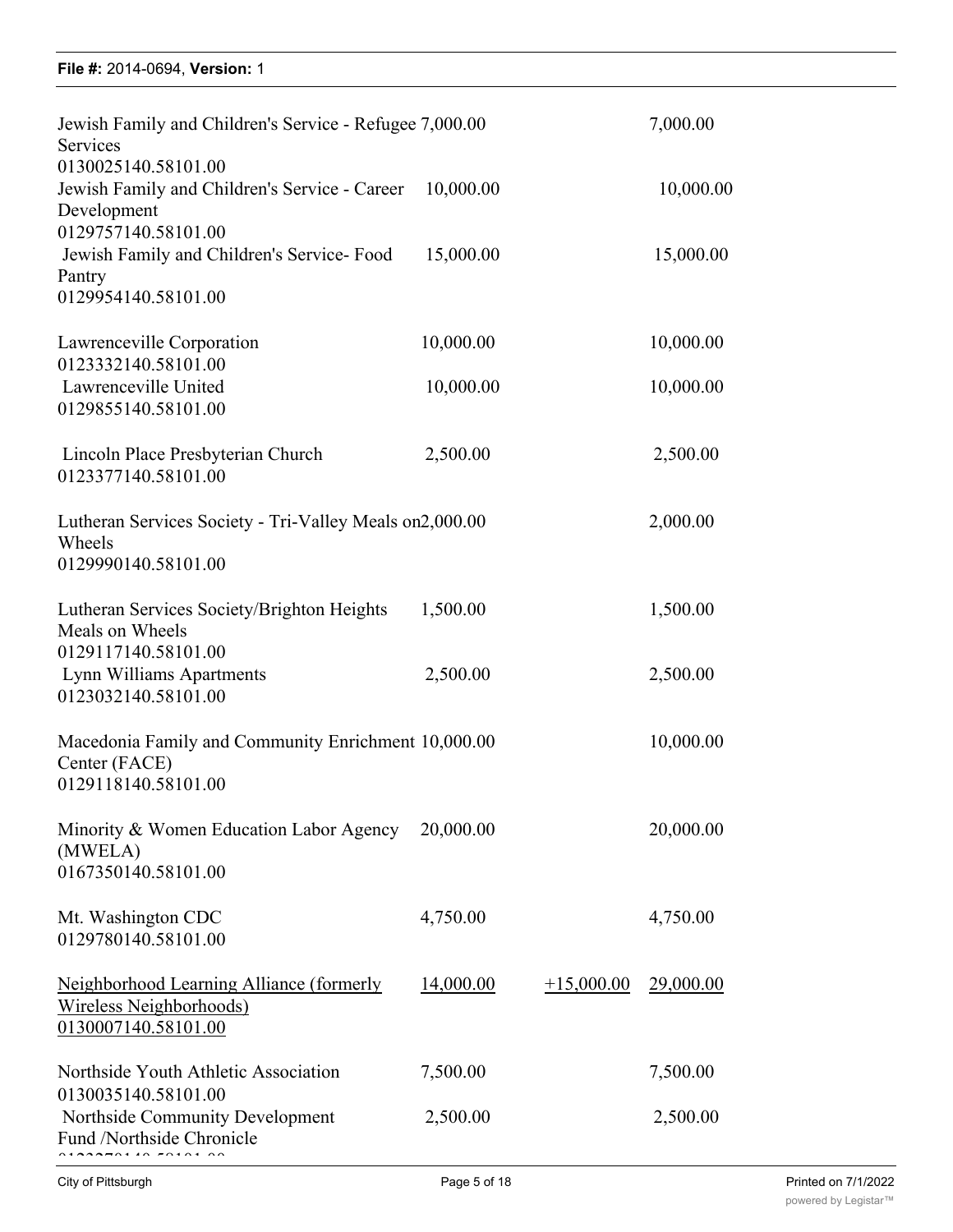| File #: 2014-0694, Version: 1                                                                  |            |            |
|------------------------------------------------------------------------------------------------|------------|------------|
| 0123270140.58101.00                                                                            |            |            |
| Northside Leadership Conference - Allegheny<br>City Sanitary Fair<br>0130086140.58101.00       | 3,000.00   | 3,000.00   |
| Northside Leadership Conference - NS Rox<br><b>Youth Music</b><br>0130087140.58101.00          | 2,500.00   | 2,500.00   |
| Northside Leadership Conference - Sheptytsky 3,000.00<br>Arms<br>0130088140.58101.00           |            | 3,000.00   |
| Northside Leadership Conference - West<br><b>Commons Tenant Council</b><br>0130089140.58101.00 | 2,500.00   | 2,500.00   |
| Northside Leadership Conference - Northside<br>Senior Program<br>0130090140.58101.00           | 5,000.00   | 5,000.00   |
| Oakland Business Improvement District<br>0123124140.58101.00                                   | 7,000.00   | 7,000.00   |
| Oakland Planning and Development Corp.<br>0121379140.58101.00                                  | 7,500.00   | 7,500.00   |
| PA Connecting Communities<br>0123382140.58101.00                                               | 2,500.00   | 2,500.00   |
| Pennsylvania Resource Council<br>0123151140.58101.00                                           | 4,500.00   | 4,500.00   |
| Persad Center<br>0121384140.58101.00                                                           | 2,500.00   | 2,500.00   |
| Pittsburgh Action Against Rape<br>0129655140.58101.00                                          | 16,000.00  | 16,000.00  |
| Pittsburgh AIDS Task Force<br>0129787140.58101.00                                              | 5,000.00   | 5,000.00   |
| Pittsburgh Community Services - Hunger<br>0121390140.58101.00                                  | 110,000.00 | 110,000.00 |
| Pittsburgh Community Services - Safety<br>0121391140.58101.00                                  | 35,000.00  | 35,000.00  |
| <b>Pittsburgh Musical Theater</b><br>0123309140.58101.00                                       | 3,000.00   | 3,000.00   |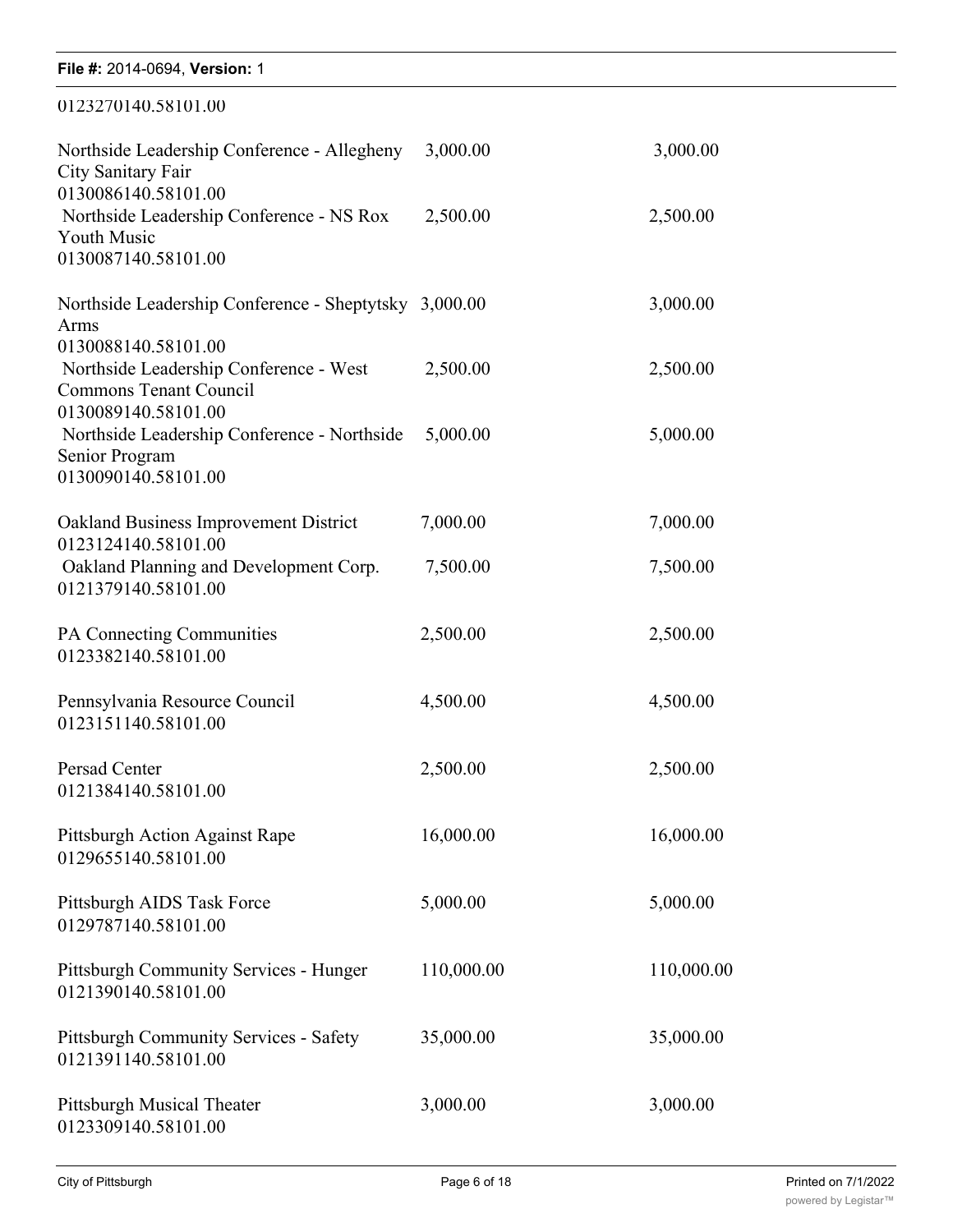0123309140.58101.00

| Pittsburgh Parks Conservancy<br>0123243140.58101.00          | 2,500.00  | 2,500.00  |
|--------------------------------------------------------------|-----------|-----------|
| Pittsburgh Project<br>0123198140.58101.00                    | 6,000.00  | 6,000.00  |
| <b>POISE</b> Foundation<br>0123279140.58101.00               | 75,000.00 | 75,000.00 |
| Polish Hill Civic Association of Pgh.<br>0125010140.58101.00 | 10,000.00 | 10,000.00 |
| Prevention Point Pittsburgh<br>0123289140.58101.00           | 2,500.00  | 2,500.00  |
| Prime Stage Theatre<br>0130015140.58101.00                   | 7,000.00  | 7,000.00  |
| <b>Providence Connections</b><br>0129974140.58101.00         | 2,500.00  | 2,500.00  |
| Rebuilding Together Pittsburgh<br>0123307140.58101.00        | 4,000.00  | 4,000.00  |
| <b>Riverview Apartments</b><br>0121397140.58101.00           | 5,000.00  | 5,000.00  |
| <b>Riverview Manor</b><br>0123054140.58101.00                | 2,500.00  | 2,500.00  |
| Saint Ambrose Manor<br>0129909140.58101.00                   | 2,500.00  | 2,500.00  |
| Saint Andrew Lutheran Church<br>0129910140.58101.00          | 3,000.00  | 3,000.00  |
| Saint Clair Athletic Association<br>0121272140.58101.00      | 4,000.00  | 4,000.00  |
| Saint John Vianney Parish<br>0123262140.58101.00             | 3,000.00  | 3,000.00  |
| Saint Mark's Evangelical Lutheran/Brookline                  | 10,000.00 | 10,000.00 |
| Meals on Wheels<br>0130067140.58101.00                       |           |           |
| Saint Michaels Food Bank<br>0123264140.58101.00              | 2,500.00  | 2,500.00  |
| Saint Paul's Benevolent Education &<br>Missionary Institute  | 3,000.00  | 3,000.00  |

0123200140.58101.00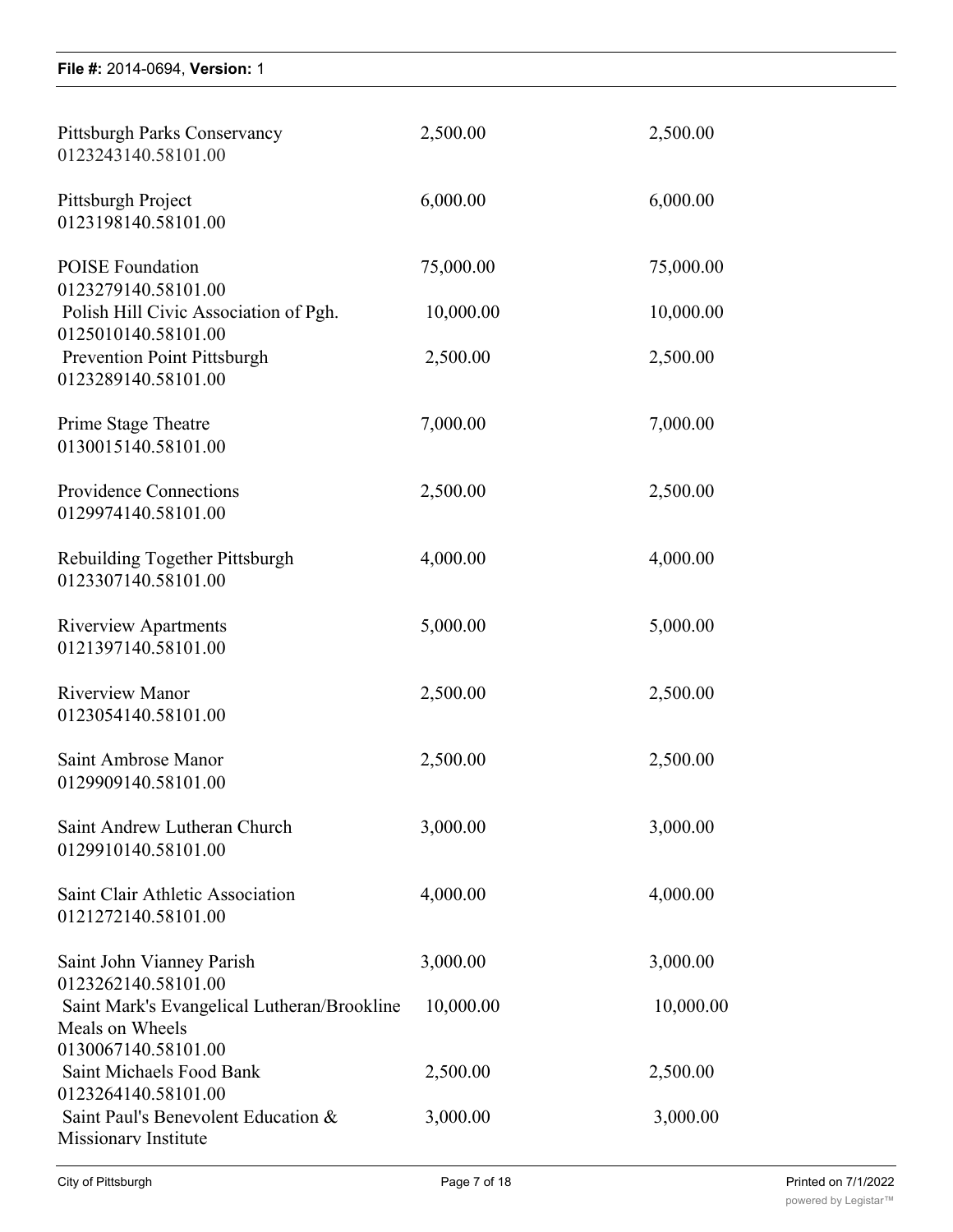| File #: 2014-0694, Version: 1                                                   |           |            |           |
|---------------------------------------------------------------------------------|-----------|------------|-----------|
| 0123200140.58101.00<br>Salvation Army - West Side Corp.<br>0130068140.58101.00  | 5,000.00  | (5,000.00) | 0.00      |
| <b>Schenley Heights Community Development</b><br>Program<br>0129852140.58101.00 | 7,500.00  |            | 7,500.00  |
| <b>Shepherd Wellness Community</b><br>0129791140.58101.00                       | 8,500.00  |            | 8,500.00  |
| Sheraden United Methodist Kidz Club<br>0130046140.58101.00                      | 6,000.00  |            | 6,000.00  |
| South Side Community Council<br>0129137140.58101.00                             | 3,000.00  |            | 3,000.00  |
| South Side Sabers - Youth Football<br>0123194140.58101.00                       | 2,500.00  |            | 2,500.00  |
| Southside Slopes Neighborhood Association<br>0123291140.58101.00                | 3,000.00  |            | 3,000.00  |
| Spring Hill Civic League<br>0121267140.58101.00                                 | 6,000.00  |            | 6,000.00  |
| Squirrel Hill Health Center<br>0123265140.58101.00                              | 3,000.00  |            | 3,000.00  |
| <b>Steel City Boxing</b><br>0129982140.58101.00                                 | 4,000.00  |            | 4,000.00  |
| <b>Strong Women Strong Girls</b><br>0123266140.58101.00                         | 2,500.00  |            | 2,500.00  |
| The Penn State Center - Pittsburgh<br>0130069140.58101.00                       | 10,000.00 |            | 10,000.00 |
| Tree of Hope<br>0129866140.58101.00                                             | 3,000.00  |            | 3,000.00  |
| Troy Hill Citizens, Inc.<br>0121179140.58101.00                                 | 3,000.00  |            | 3,000.00  |
| <b>UJAMAA</b> Collective<br>0130070140.58101.00                                 | 2,500.00  |            | 2,500.00  |
| <b>Uptown Partners of Pittsburgh</b><br>0123298140.58101.00                     | 2,500.00  |            | 2,500.00  |
| IIrhan I aagus Aguanonics Northviaw Haights 5000.00                             |           |            | 50000     |

0123264140.58101.00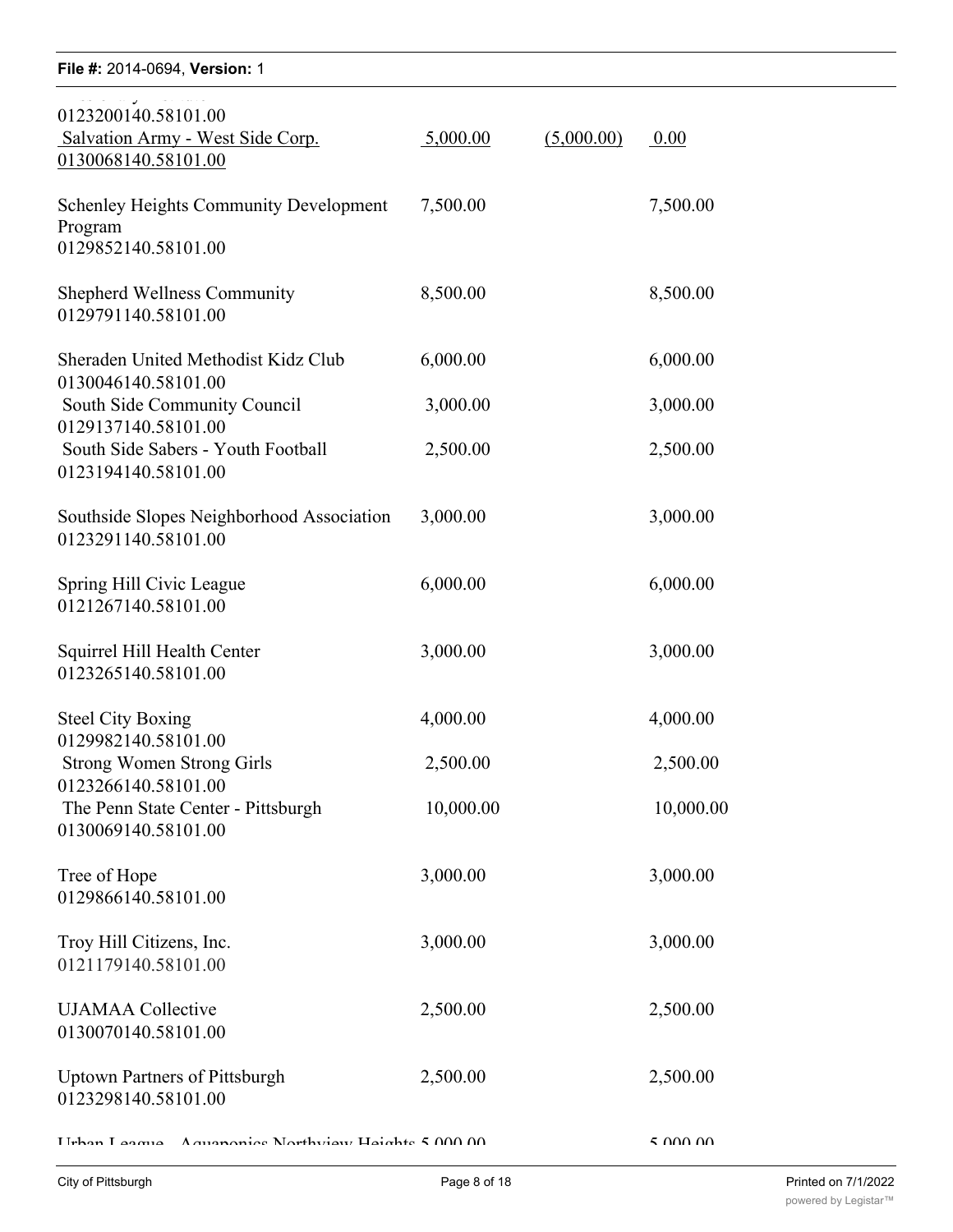| File #: 2014-0694, Version: 1                                                                           |                                                   |             |                       |
|---------------------------------------------------------------------------------------------------------|---------------------------------------------------|-------------|-----------------------|
| UTUan League - Aquaponnes ivoruiview rieigns c, ouvou<br>c/o Door Campaign<br>0130091140.58101.00       |                                                   |             | <b>J,UUU.UU</b>       |
| Vietnam Veterans Leadership<br>0121292140.58101.00                                                      | 2,500.00                                          |             | 2,500.00              |
| <b>West Park Court</b><br>0130092140.58101.00                                                           | 3,000.00                                          |             | 3,000.00              |
| Western PA Conservancy<br>0126002140.58101.00 Western PA School for<br>the Blind<br>0123387140.58101.00 | 10,000.00<br>2,500.00                             |             | 10,000.00<br>2,500.00 |
| Women's Center and Shelter<br>0125046140.58101.00                                                       | 5,500.00                                          |             | 5,500.00              |
| YMCA of Greater PGH - Hazelwood Seeds to<br>Soup<br>0130021140.58101.00                                 | 4,000.00                                          |             | 4,000.00              |
|                                                                                                         | Young Men and Women's<br>Hebrew Association - JCC |             | 5,000.00              |
| 0123128140.58101.00<br>Youth Places - Hurricanes Youth Athletic<br>Association                          | 20,000.00                                         | (10,000.00) | 10,000.00             |
| 0130071140.58101.00<br>Youth Places - REAM<br>0130072140.58101.00                                       | 20,000.00                                         |             | 20,000.00             |
| Zionist Organizations of America<br>0123388140.58101.00                                                 | 2,500.00                                          |             | 2,500.00              |
| <b>CITY PLANNING</b>                                                                                    | <u>2,220,000.00</u>                               |             | 2,220,000.00          |
| <b>ADA</b> Compliance<br>1121151140.58101.00                                                            | 25,000.00                                         |             | 25,000.00             |
| Administration<br>1156332140.58101.00                                                                   | 50,000.00                                         |             | 50,000.00             |
| <b>Citizen Participation</b><br>1156900140.58101.00                                                     | 200,000.00                                        |             | 200,000.00            |
| Community-Based Organizations<br>1121000140.58101.00                                                    | 700,000.00                                        |             | 700,000.00            |
| $C_{11}$ 11 TT' D1                                                                                      | 20.000.00                                         |             | an nun nu             |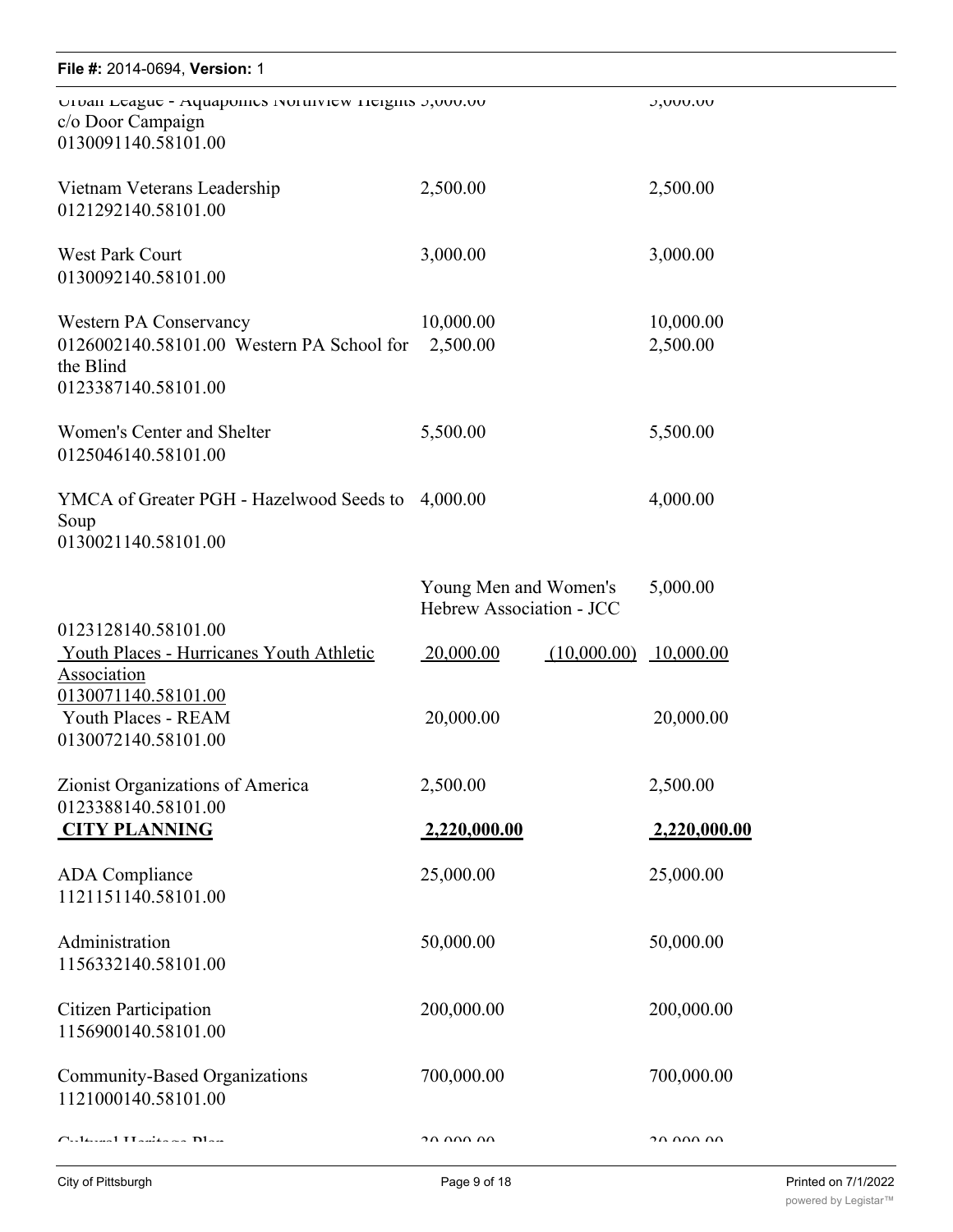| File #: 2014-0694, Version: 1                                               |              |              |
|-----------------------------------------------------------------------------|--------------|--------------|
| Cultural Heritage Plan<br>1167383140.5810100                                | 30,000.00    | 30,000.00    |
| Multi-Modal Transportation Planning and<br>Education<br>1167497140.58101.00 | 40,000.00    | 40,000.00    |
| Personnel<br>1150000140.58101.00                                            | 1,000,000.00 | 1,000,000.00 |
| Planning & Management<br>1156132140.58101.00                                | 75,000.00    | 75,000.00    |
| Urban League Housing Counseling<br>1116303140.58101.00                      | 100,000.00   | 100,000.00   |
| <b>Equal Opportunity Review Commission</b>                                  | 30,000.00    | 30,000.00    |
| Minority and Women Educational Labor<br>Agency<br>0867350140.58101.00       | 30,000.00    | 30,000.00    |
| <b>HUMAN RELATIONS COMMISSION</b>                                           | 35,000.00    | 35,000.00    |
| <b>Commission Operations - Fair Housing</b><br>0538889140.58101.00          | 35,000.00    | 35,000.00    |
| <b>MAYOR'S OFFICE</b>                                                       | 540,000.00   | 540,000.00   |
| Afro-American Music Institute<br>0221306140.58101.00                        | 5,000.00     | 5,000.00     |
| Amani Christian Community Development<br>Corporation<br>0229932140.58101.00 | 2,500.00     | 2,500.00     |
| <b>Beltzhoover Civic Association</b><br>0230034140.58101.00                 | 2,500.00     | 2,500.00     |
| Bethlehem Haven<br>0229750140.58101.00                                      | 2,500.00     | 2,500.00     |
| <b>Bidwell Training Center</b><br>0223343140.58101.00                       | 5,000.00     | 5,000.00     |
| <b>Bloomfield Citizens Council</b>                                          | 2,500.00     | 2,500.00     |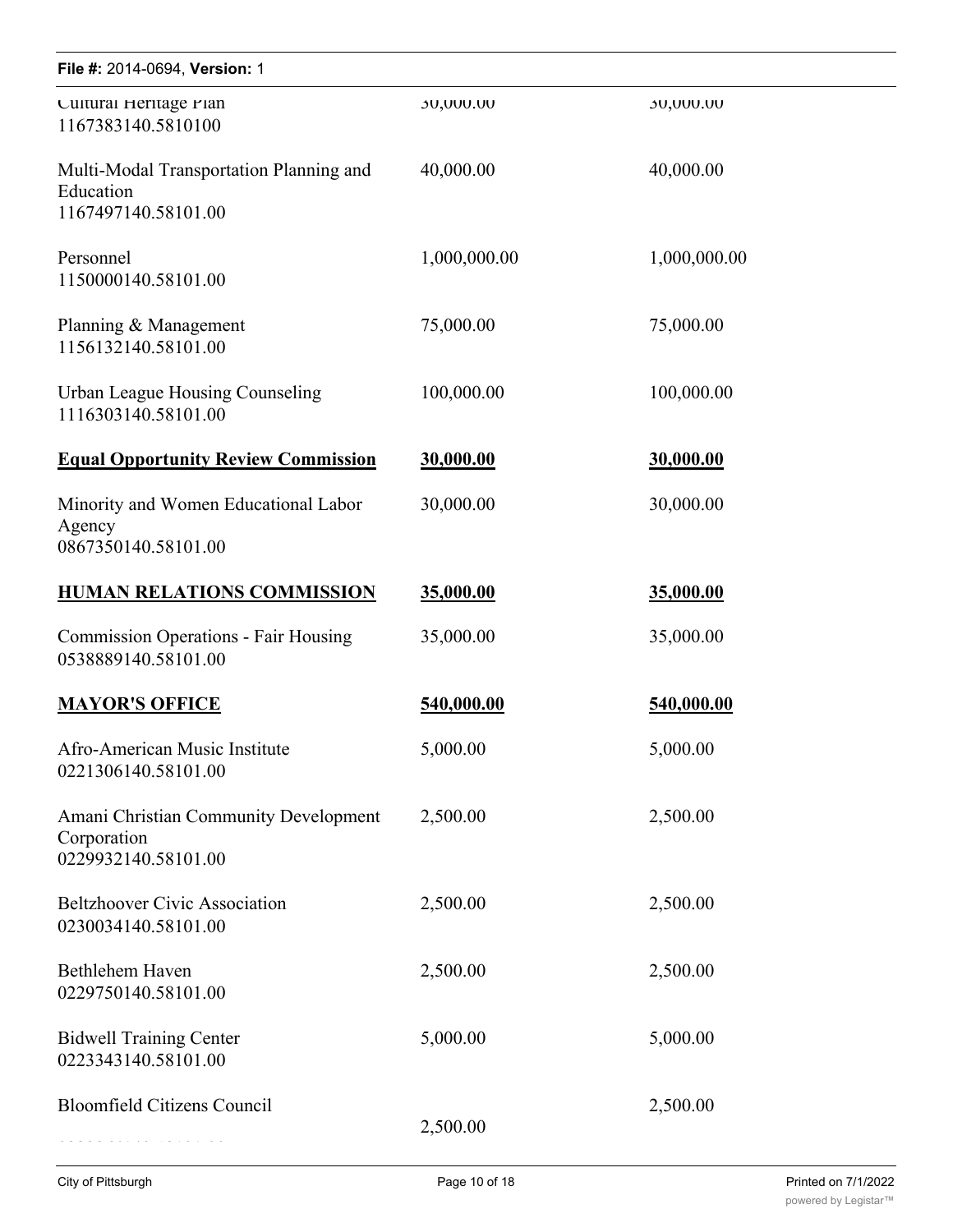| File #: 2014-0694, Version: 1                                                                           |                      |                      |
|---------------------------------------------------------------------------------------------------------|----------------------|----------------------|
| 0229864140.58101.00                                                                                     |                      |                      |
| Bloomfield-Garfield Corporation<br>0226327140.58101.00                                                  | 5,000.00             | 5,000.00             |
| <b>Brashear Association</b><br>0221140140.58101.00                                                      | 5,000.00             | 5,000.00             |
| Brothers and Sisters Emerging - Garfield Youth 2,500.00<br>Sports<br>0230073140.58101.00                |                      | 2,500.00             |
| <b>Carrick Community Council</b><br>0223317140.58101.00                                                 | 2,500.00             | 2,500.00             |
| Catholic Charities - St. Rosalia<br>0223092140.58101.00                                                 | 2,500.00             | 2,500.00             |
| Catholic Youth Association - Lawrenceville/<br><b>Bloomfield Meals on Wheels</b><br>0230074140.58101.00 | 2,500.00             | 2,500.00             |
| Catholic Youth Association<br>0221323140.58101.00                                                       | 2,500.00             | 2,500.00             |
| <b>Center for Victims</b><br>0228990140.58101.00                                                        | 50,000.00            | 50,000.00            |
| Center of Life<br>0223344140.58101.00                                                                   | 5,000.00             | 5,000.00             |
| <b>Central Baptist Church</b><br>0223145140.58101.00                                                    | 2,500.00             | 2,500.00             |
| Central Northside Neighborhood Council<br>0229760140.58101.00                                           | 2,500.00             | 2,500.00             |
| Children's Museum<br>0223101140.58101.00                                                                | 5,000.00             | 5,000.00             |
| Community Alliance of Spring Garden/East<br>Deutschtown<br>0223359140.58101.00                          | 2,500.00             | 2,500.00             |
| <b>Community Empowerment Association</b><br>0229838140.58101.00                                         | 5,000.00             | 5,000.00             |
| <b>Community Human Services</b><br>0223179140.58101.00 Dress for Success<br>0223133140.58101.00         | 5,000.00<br>2,500.00 | 5,000.00<br>2,500.00 |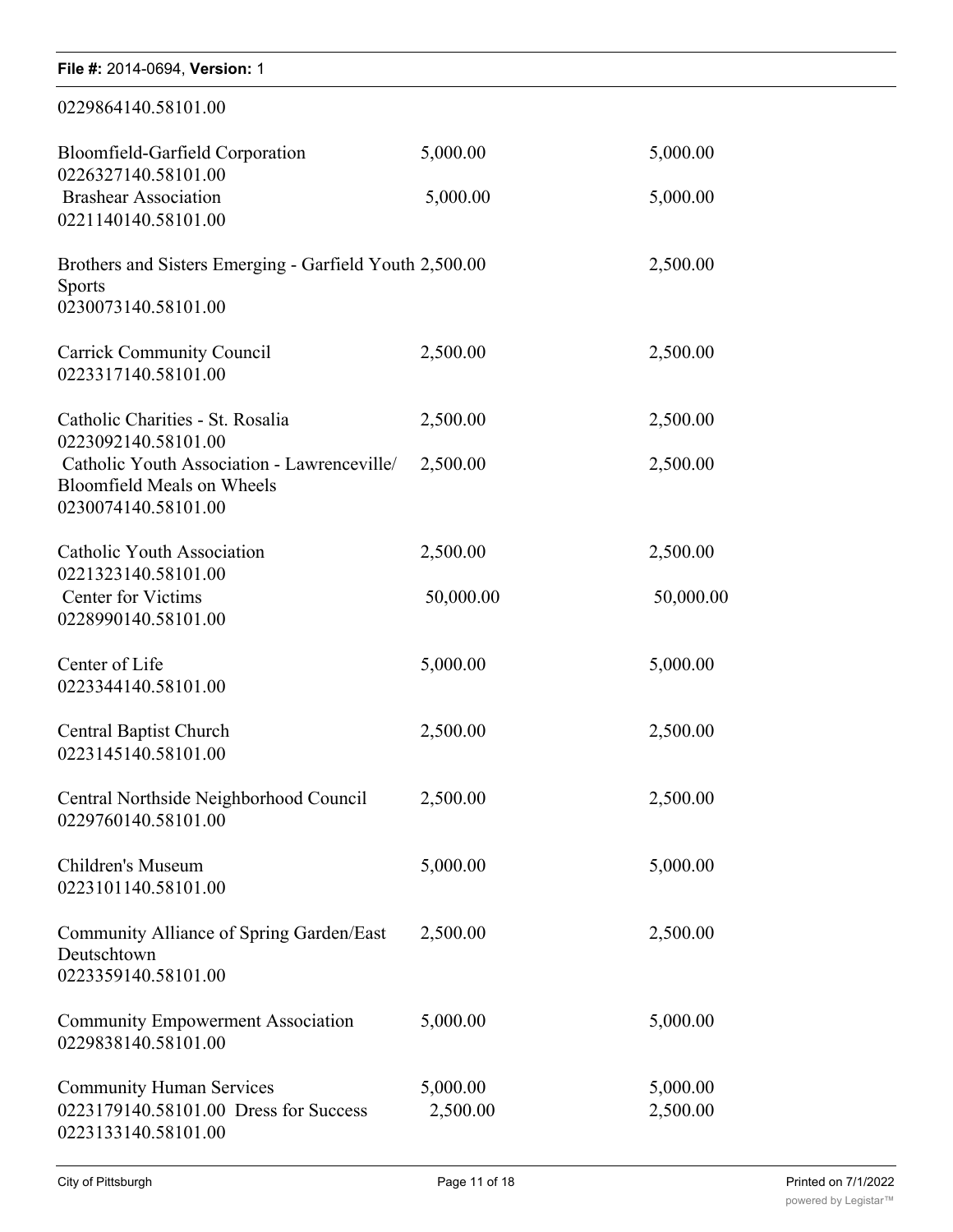| File #: 2014-0694, Version: 1                                  |           |           |
|----------------------------------------------------------------|-----------|-----------|
| Earthen Vessels Outreach<br>0223240140.58101.00                | 2,500.00  | 2,500.00  |
| East Allegheny Community Council<br>0221330140.58101.00        | 2,500.00  | 2,500.00  |
| <b>East End Cooperative Ministries</b><br>0229761140.58101.00  | 5,000.00  | 5,000.00  |
| East Liberty Housing, Inc.<br>0230075140.58101.00              | 2,500.00  | 2,500.00  |
| Educating Teens about HIV/AIDS<br>0223374140.58101.00          | 2,500.00  | 2,500.00  |
| <b>Emmaus Community of Pittsburgh</b><br>0223304140.58101.00   | 5,000.00  | 5,000.00  |
| <b>Fineview Citizens Council</b><br>0221401140.58101.00        | 2,500.00  | 2,500.00  |
| <b>Friendship Community Group</b><br>0230076140.58101.00       | 2,500.00  | 2,500.00  |
| Garfield Jubilee Association<br>0221342140.58101.00            | 2,500.00  | 2,500.00  |
| Greater Pittsburgh Arts Council<br>0230077140.58101.00         | 2,500.00  | 2,500.00  |
| Greater Pittsburgh Community Food Bank<br>0267146140.58101.00  | 12,500.00 | 12,500.00 |
| Greater Pittsburgh Literacy Council<br>0230078140.58101.00     | 2,500.00  | 2,500.00  |
| Gwen's Girls<br>0223157140.58101.00                            | 2,500.00  | 2,500.00  |
| Hazelwood Initiative<br>0229131140.58101.00                    | 2,500.00  | 2,500.00  |
| Hill District Consensus Group<br>0229849140.58101.00           | 5,000.00  | 5,000.00  |
| Hill House Association                                         | 5,000.00  | 5,000.00  |
| 0221183140.58101.00<br>Hilltop Alliance<br>0230032140.58101.00 | 10,000.00 | 10,000.00 |
| Homewood Renaissance Association                               | 10.000.00 | 10.000.00 |

Community Human Services 5,000.00 5,000.00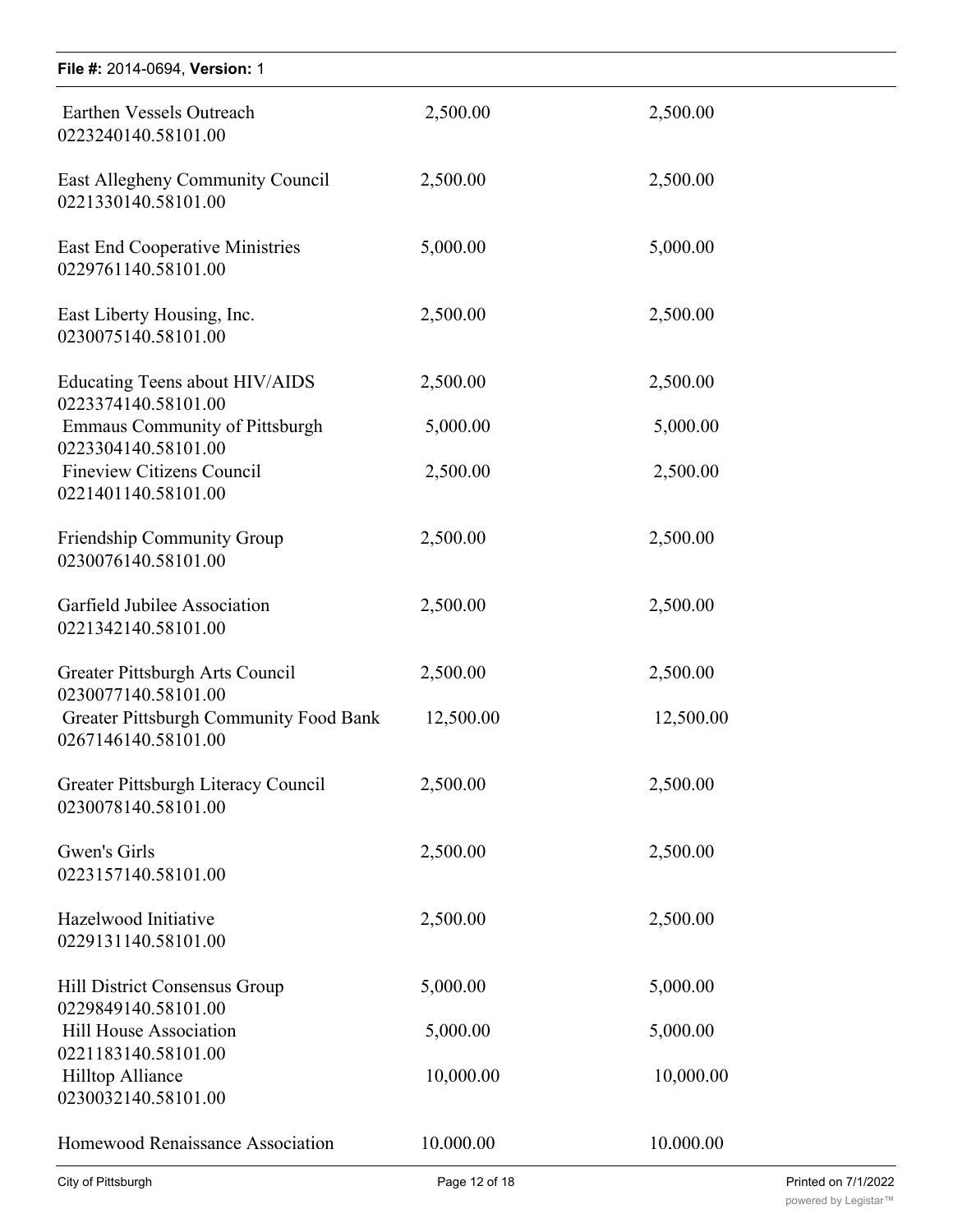| File #: 2014-0694, Version: 1                                                                                |            |                 |
|--------------------------------------------------------------------------------------------------------------|------------|-----------------|
| 0230079140.58101.00                                                                                          | 20,0000000 | - 090 0 0 0 0 0 |
| Jewish Community Center<br>0221362140.58101.00                                                               | 2,500.00   | 2,500.00        |
| Jewish Family and Children's Services - Career 2,500.00<br>Development                                       |            | 2,500.00        |
| 0229757140.58101.00<br>Jewish Family and Children's Services -<br>Refugee Services<br>0230025140.58101.00    | 2,500.00   | 2,500.00        |
| Jewish Family and Children's Services -<br><b>Squirrel Hill Community Food Pantry</b><br>0229954140.58101.00 | 5,000.00   | 5,000.00        |
| Kingsley Association<br>0221197140.58101.00                                                                  | 10,000.00  | 10,000.00       |
| Larimer Consensus Group<br>0223348140.58101.00                                                               | 2,500.00   | 2,500.00        |
| Larimer Green Team<br>0223306140.58101.00                                                                    | 2,500.00   | 2,500.00        |
| Lawrenceville Corporation<br>0223332140.58101.00                                                             | 5,000.00   | 5,000.00        |
| Lawrenceville United<br>0229855140.58101.00                                                                  | 5,000.00   | 5,000.00        |
| Lifespan, Inc.<br>0230080140.58101.00                                                                        | 10,000.00  | 10,000.00       |
| Light of Life Ministries<br>0223242140.58101.00                                                              | 5,000.00   | 5,000.00        |
| Lincoln Place Presbyterian<br>0223377140.58101.00                                                            | 2,500.00   | 2,500.00        |
| Little Sisters of the Poor<br>0230005140.58101.00                                                            | 5,000.00   | 5,000.00        |
| Lutheran Services Society - Brighton Heights<br>Meals on Wheels<br>0229116140.58101.00                       | 2,500.00   | 2,500.00        |
| Lutheran Services Society - Tri-Valley Meals on2,500.00<br>Wheels<br>0020001140 50101 00                     |            | 2,500.00        |

Macedonia Family and Community Enrichment

 $5,000$   $5,000$   $5,000$   $5,000$   $5,000$   $5,000$   $5,000$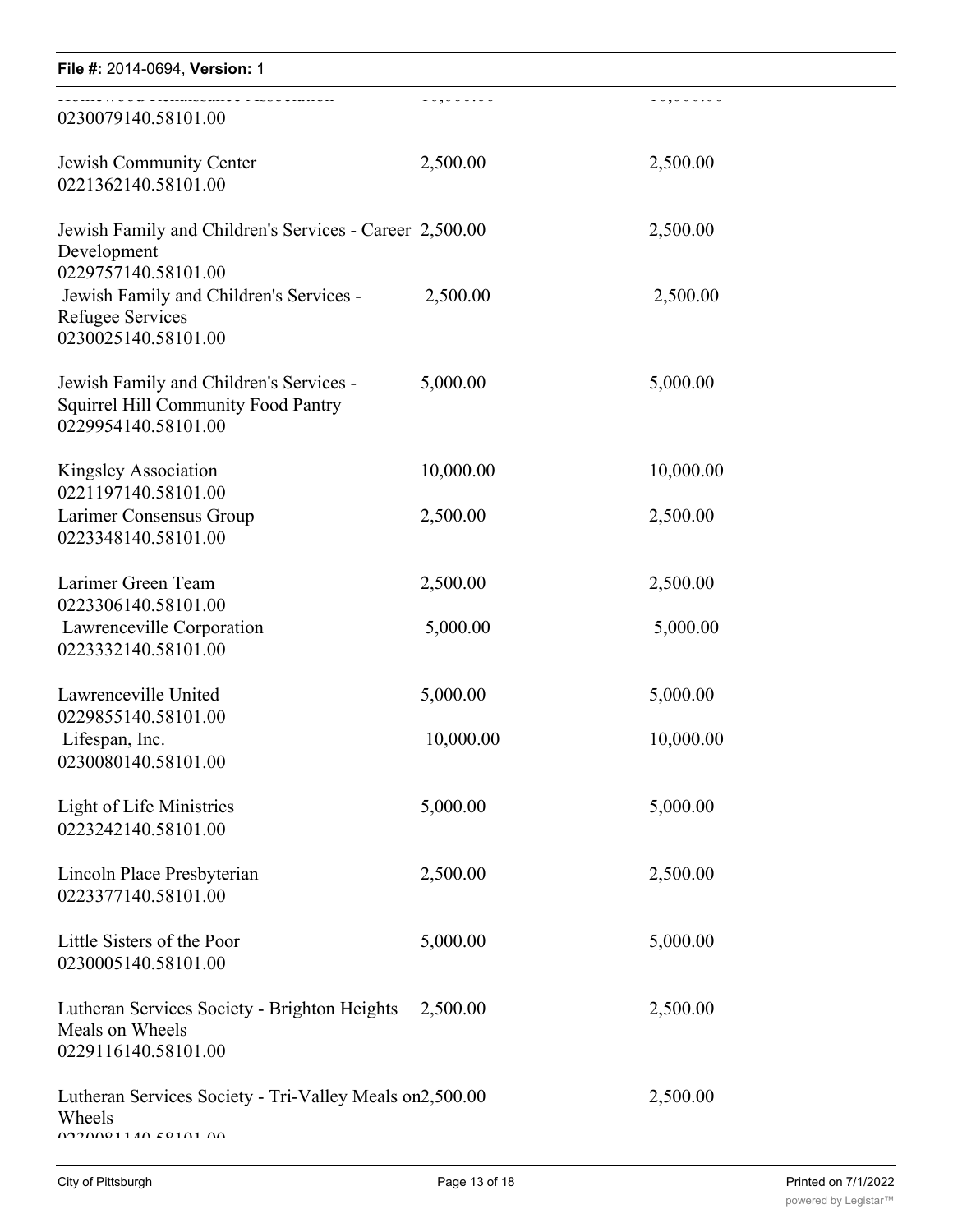#### **File #:** 2014-0694, Version: 1  $\frac{m \cdot E}{2}$

| UZ3UU8114U.J81U1.UU<br>Macedonia Family and Community Enrichment 5,000.00<br>Center      |           | 5,000.00  |
|------------------------------------------------------------------------------------------|-----------|-----------|
| 022918140.58101.00<br>Mount Washington CDC<br>0223131140.58101.00                        | 10,000.00 | 10,000.00 |
| National Council of Jewish Women<br>0221377140.58101.00                                  | 2,500.00  | 2,500.00  |
| Northside Community Development<br>Fund/Northside Chronicle<br>0223380140.58101.00       | 2,500.00  | 2,500.00  |
| Northside Fair Housing Coalition - Consensus 2,500.00<br>Building<br>0230082140.58101.00 |           | 2,500.00  |
| Northside Fair Housing Coalition - Housing<br>Consultant<br>0230083140.58101.00          | 2,500.00  | 2,500.00  |
| Northside Fair Housing Coalition - Program<br>Costs<br>0230084140.58101.00               | 2,500.00  | 2,500.00  |
| Oakland Business Improvement District<br>0223124140.58101.00                             | 2,500.00  | 2,500.00  |
| Oakland Planning and Development<br>Corporation<br>0221379140.58101.00                   | 5,000.00  | 5,000.00  |
| <b>Operation Better Block</b><br>0223070140.58101.00                                     | 10,000.00 | 10,000.00 |
| Pennsylvania Resource Council<br>0223151140.58101.00                                     | 2,500.00  | 2,500.00  |
| Persad Center<br>0221384140.58101.00                                                     | 5,000.00  | 5,000.00  |
| Pittsburgh Action Against Rape<br>0229655140.58101.00                                    | 50,000.00 | 50,000.00 |
| Pittsburgh Parks Conservancy<br>0223243140.58101.00                                      | 5,000.00  | 5,000.00  |

2,500.00 2,500.00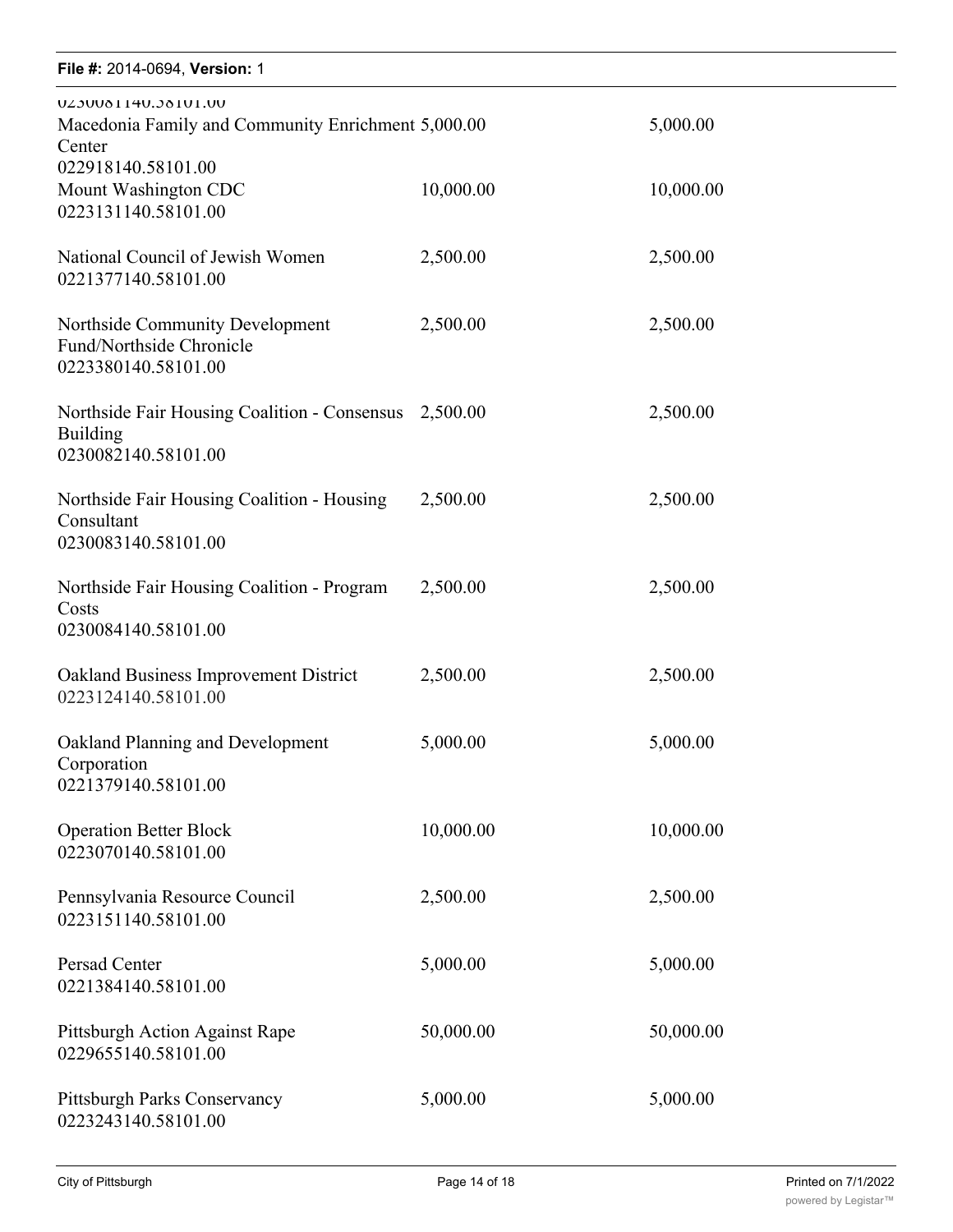| File #: 2014-0694, Version: 1                                                         |           |           |
|---------------------------------------------------------------------------------------|-----------|-----------|
| Pittsburgh Project<br>0223198140.58101.00                                             | 5,000.00  | 5,000.00  |
| Polish Hill Civic Association                                                         | 2,500.00  | 2,500.00  |
| 0225010140.58101.00<br><b>Prevention Point Pittsburgh</b><br>0223289140.58101.00      | 2,500.00  | 2,500.00  |
| Reading is Fundamental<br>0223052140.58101.00                                         | 2,500.00  | 2,500.00  |
| Rebuilding Together Pittsburgh<br>0223307140.58101.00                                 | 5,000.00  | 5,000.00  |
| <b>Rosedale Block Cluster</b><br>0224508140.58101.00                                  | 5,000.00  | 5,000.00  |
| Saint Andrew Lutheran Church<br>0229910140.58101.00                                   | 2,500.00  | 2,500.00  |
| Saint Mark's Evangelical Lutheran/Brookline<br>Meals on Wheels<br>0230085140.58101.00 | 2,500.00  | 2,500.00  |
| <b>Shepherd Wellness Community</b><br>0229791140.58101.00                             | 5,000.00  | 5,000.00  |
| <b>Sheraden Community Council</b><br>0223121140.58101.00                              | 2,500.00  | 2,500.00  |
| Sheraden United Methodist Kidz Club<br>0230046140.58101.00                            | 2,500.00  | 2,500.00  |
| Southside Slopes Neighborhood Association<br>0223291140.58101.00                      | 2,500.00  | 2,500.00  |
| Tree of Hope<br>0229866140.58101.00                                                   | 5,000.00  | 5,000.00  |
| Troy Hill Citizens Council<br>0229798140.58101.00                                     | 5,000.00  | 5,000.00  |
| <b>Uptown Partners</b><br>0223298140.58101.00                                         | 2,500.00  | 2,500.00  |
| Western Pennsylvania Conservancy                                                      | 50,000.00 | 50,000.00 |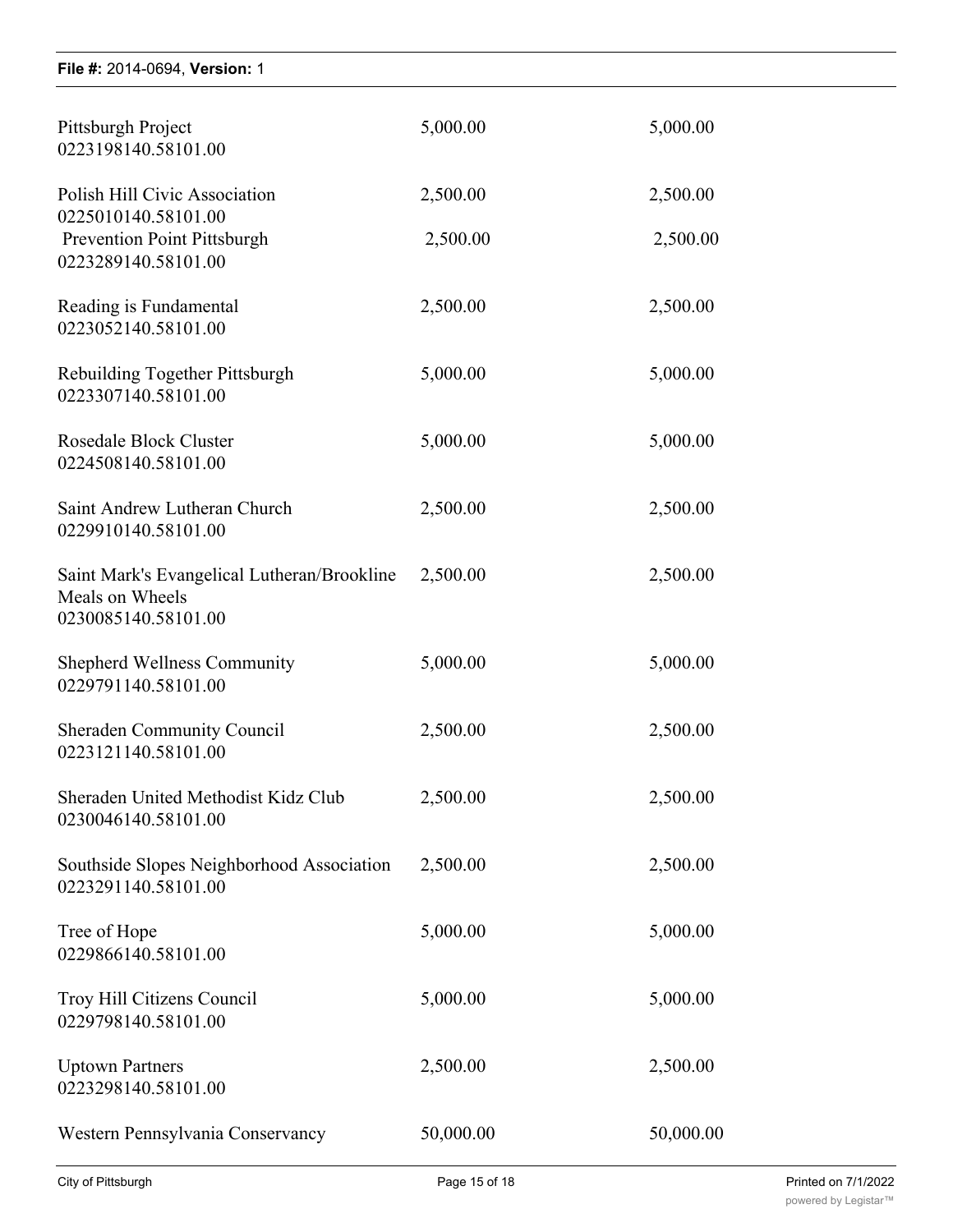| 2,500.00     | 2,500.00     |  |
|--------------|--------------|--|
| 50,000.00    | 50,000.00    |  |
| 2,500.00     | 2,500.00     |  |
| 2,500.00     | 2,500.00     |  |
| 2,500.00     | 2,500.00     |  |
| 2,500.00     | 2,500.00     |  |
| 1,300,000.00 | 1,300,000.00 |  |
| 300,000.00   | 300,000.00   |  |
| 100,000.00   | 100,000.00   |  |
| 700,000.00   | 700,000.00   |  |
| 100,000.00   | 100,000.00   |  |
| 100,000.00   | 100,000.00   |  |
| 950,000.00   | 950,000.00   |  |
| 150,000.00   | 150,000.00   |  |
| 150,000.00   | 150,000.00   |  |
| 650,000.00   | 650,000.00   |  |
| 300,000.00   | 300,000.00   |  |
|              |              |  |

0223298140.58101.00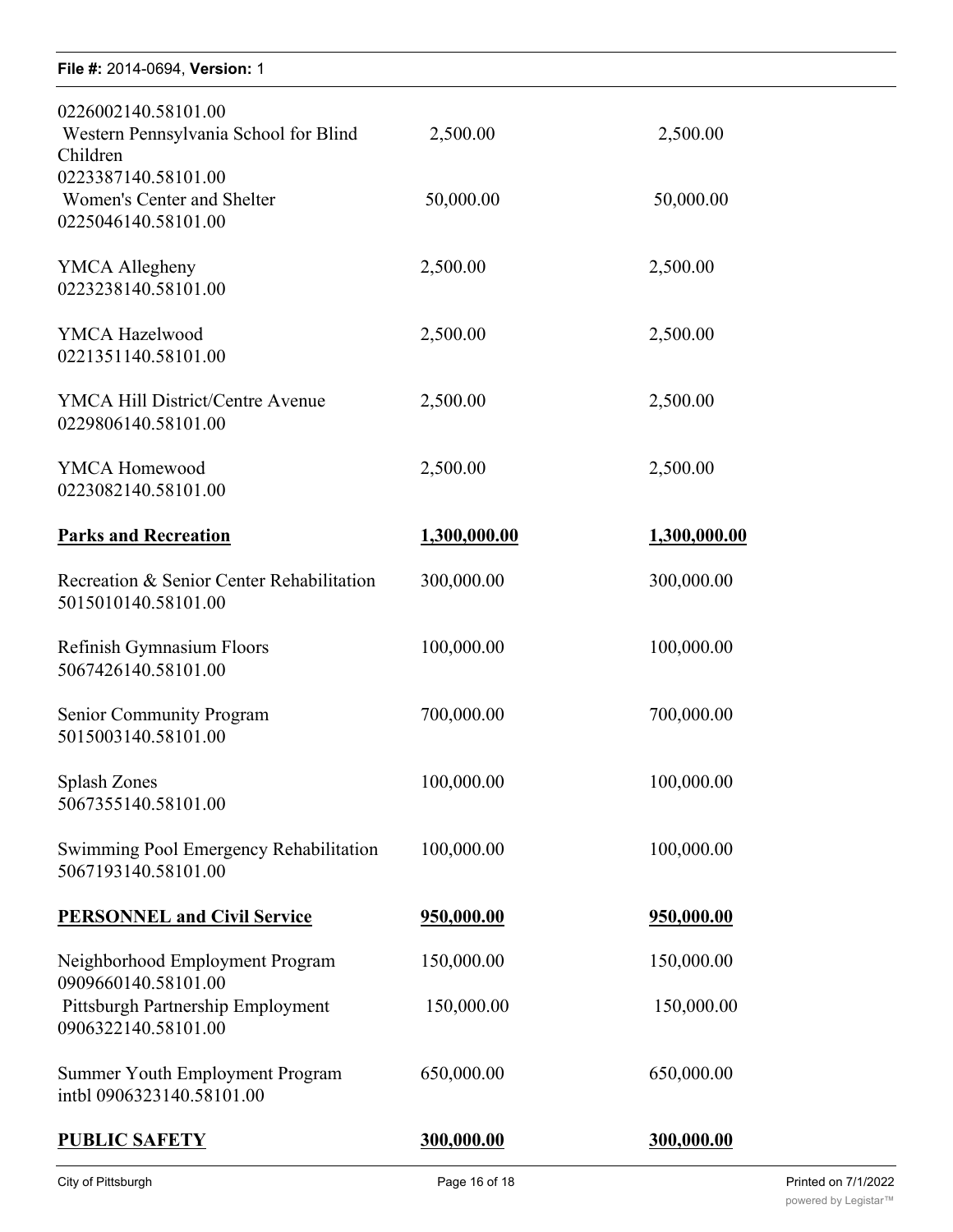| Demolition of Condemned Buildings<br>2710011140.58101.00                 | 200,000.00          | 200,000.00          |
|--------------------------------------------------------------------------|---------------------|---------------------|
| Firefighting Equipment<br>2561200140.58101.00                            | 100,000.00          | 100,000.00          |
| <b>PUBLIC WORKS</b>                                                      | <u>3,490,764.00</u> | <u>3,490,764.00</u> |
| Audible Traffic Signals<br>4067420140.58101.00                           | 300,000.00          | 300,000.00          |
| <b>Ball Field Improvements</b>                                           | 500,000.00          | 500,000.00          |
| 4067348140.58101.00<br><b>Bike Infrastructure</b><br>4067401140.58101.00 | 50,000.00           | 50,000.00           |
| <b>Bridge Repairs</b><br>4031011140.58101.00                             | 200,000.00          | 200,000.00          |
| <b>Building Improvement Program</b><br>4027003140.58101.00               | 200,000.00          | 200,000.00          |
| City Signal Upgrade<br>4067420140.58101.00                               | 125,000.00          | 125,000.00          |
| Disabled and Public Sidewalk Program<br>4020060140.58101.00              | 300,000.00          | 300,000.00          |
| Flex Beam Guiderails<br>4031810140.58101.00                              | 50,000.00           | 50,000.00           |
| Neighborhood Street Improvements<br>4035200140.58101.00                  | 100,000.00          | 100,000.00          |
| Park Reconstruction Program<br>4045000140.58101.00                       | 250,000.00          | 250,000.00          |
| Play Area Improvements<br>4041002140.58101.00                            | 200,000.00          | 200,000.00          |
| Pool Rehabilitation<br>4042000140.58101.00                               | 100,000.00          | 100,000.00          |
| Slope Failure Remediation<br>4039103140.58101.00                         | 200,000.00          | 200,000.00          |

**PUBLIC SAFETY 300,000.00 300,000.00**